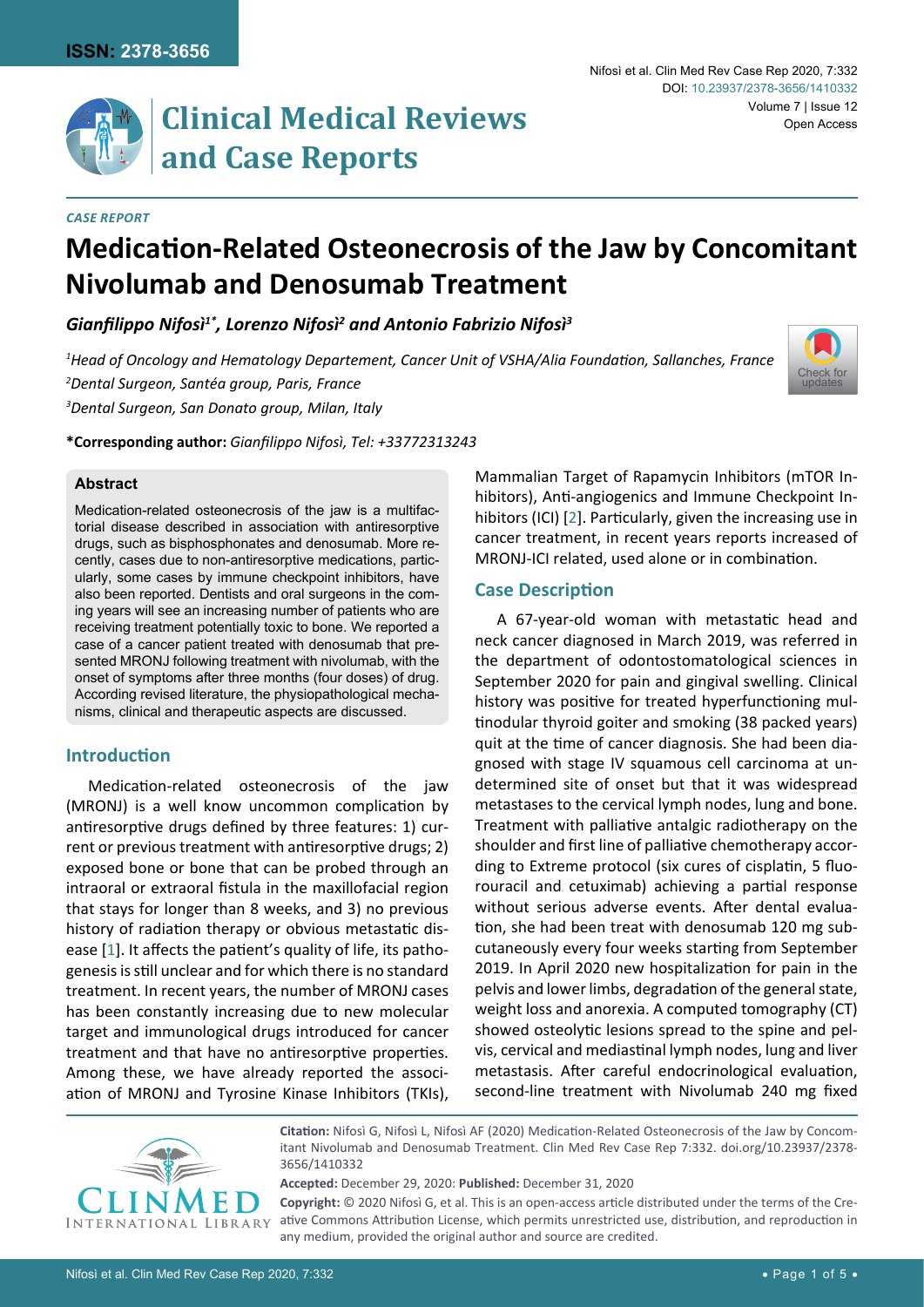dose every two weeks was started in June 2020 and Denosumab was continued. After receiving four doses of Nivolumab, she start to presents pain and gingival swelling in the left retromolar areas of the mandible. Intraoral examination detected bone exposure  $2.5 \times 1$ cm posteriorly to the included third left molar according with diagnosis of stage II ONJ. A dental panoramic radiography showed a radiolucent area with poorly defined edges in left ascending branch of the mandible ([Figure](#page-1-0)  [1](#page-1-0)). An incisal biopsy was performed, and histopathological findings revealed inflammatory lesions without neoplastic cells. Nivolumab and Denosumab were stopped. Conservative treatment with lincomycin 500 mg every six hours and 2% chlorhexidine alternately with 3% hydrogen peroxide mouthwashes was started and continued for four weeks with partial resolution after six weeks. New cancer staging with PET/CT in October 2020 showed disease progression with new multiple bone, hepatic and pulmonary metastases. Due to rapidly evolving metastatic disease, no oral surgical treatment was

proposed. She continued with mouth rinses and received morphine to treated cancer pain.

#### **Discussion**

The checkpoints of the immune system are receptors involved in modulating of activation of immune cells in order to limit the duration and intensity of immune reactions. These pathways are crucial for self-tolerance. Cancer cells sometimes find ways to use checkpoint pathways to avoid attacks from the immune system. Therefore, disabling immune checkpoints would help re-engage the body's immune system to fight against cancers.

Starting from this concept, the immune checkpoint inhibitors (ICI) have been developed for cancer care. Currently, the ICI which are used in cancerology target two inhibitory receptors expressed by CD8 cytotoxic T lymphocytes, CD4 T helper and CD4 CD25 Foxp3 Tregulators. Cytotoxic T-Lymphocyte-Associated protein 4 (CTLA-4) intervenes early in the activation of T lym-

<span id="page-1-0"></span>

**Figure 1:** Radiolucent area with poorly defined edges in left ascending branch of the mandible.

<span id="page-1-1"></span>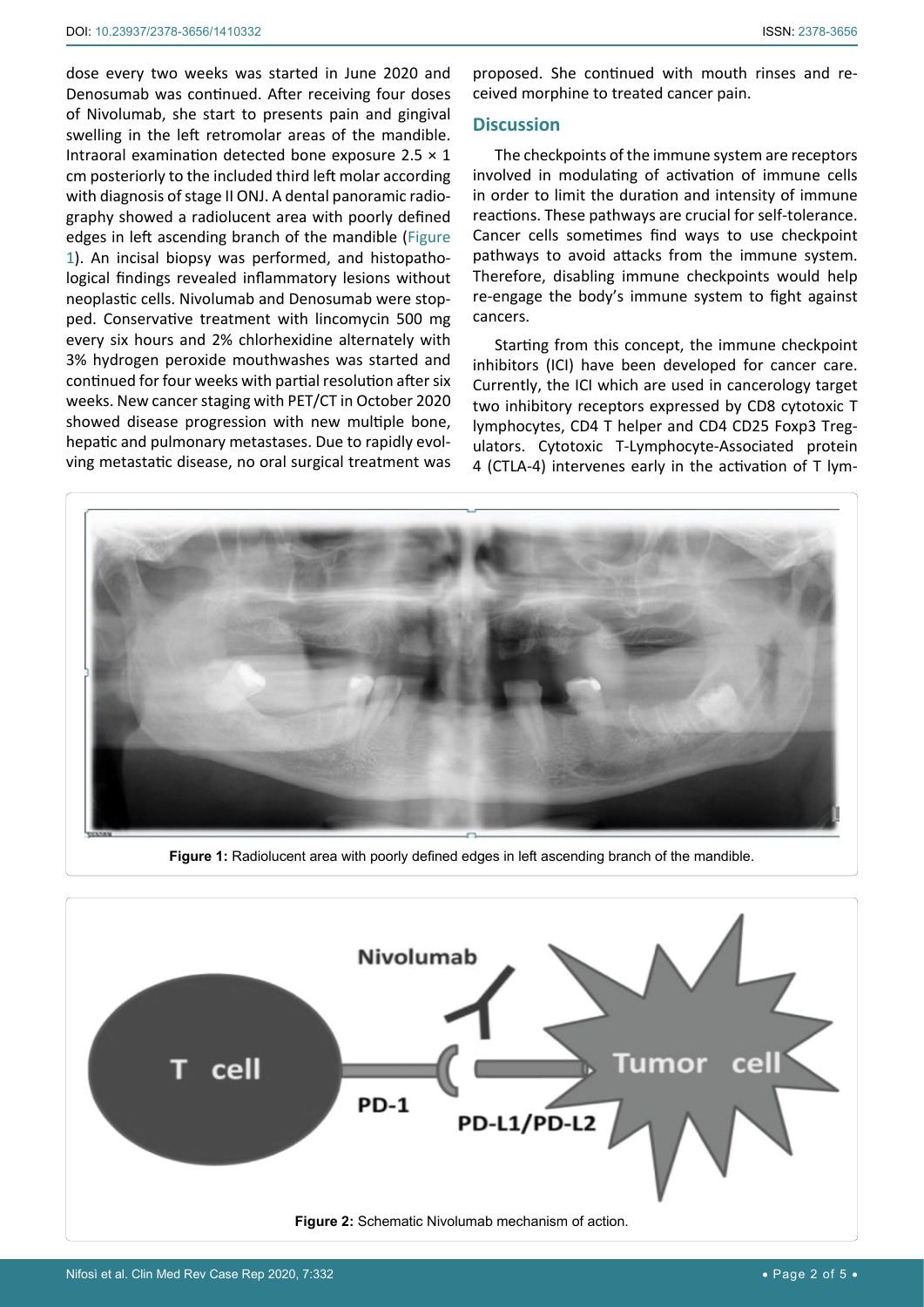phocytes in secondary lymphoid organs, at the time of tumor antigen presentation and binding to CD80 and CD86 inhibits T lymphocytes. The Programmed Cell Death Protein 1 (PD-1) acts later in the activation process of T lymphocytes, at the level of peripheral tissues and the tumor microenvironment, and binding its two ligands PD-L1 and PD-L2 at the surface of the cancer cells blocks the immune response. PD-L1 is highly selectively expressed on tumor infiltrating lymphocytes (TILs) from many tumors ([Figure 2](#page-1-1)). The use of ICI must be able to block the functioning of these receptors thus prevent them from inhibiting the antitumor immune response. ICI used in the treatment of cancer are shown in [Table 1.](#page-2-0)

Nivolumab is a fully human immunoglobulin G4 monoclonal antibody target to the PD1 commonly used, alone or in combination, in the treatment of many cancer and have dramatically improved survival rates in patients with metastatic cancer. It binds PD-1 with high affinity and PD-1 occupancy appeared to be dose-independent, with a mean peak occupancy of 85% at 4-24 hours. The serum half-life  $(t_{1/2})$  at the doses currently used is 12 days (3 mg/Kg) to 20 days (10.0 mg/kg) [[3](#page-4-0)]. The safety profile of Nivolumab treatment is generally well. Like all ICI, the adverse toxicities of Nivolumab have been attributed to increased immune-reactivity against normal tissues. This immune-related adverse events (IRae) are more frequently pneumonitis or interstitial lung disease, colitis, hepatitis, nephritis, thyroid disorders, cutaneous and other immune disorders. As for the oral cavity, Nivolumab causes xerostomia

| <b>Target</b>   | <b>Molecule</b> | Indication                                                                                                                                                                                                                                                                                                                                      | <b>Administration</b>                                        |
|-----------------|-----------------|-------------------------------------------------------------------------------------------------------------------------------------------------------------------------------------------------------------------------------------------------------------------------------------------------------------------------------------------------|--------------------------------------------------------------|
| CTLA4           | Ipilimumab      | Melanoma<br><b>RCC</b><br><b>NSCLC</b><br><b>HCC</b><br>CRC (MSI-H)                                                                                                                                                                                                                                                                             | Intravenous, 1 infusion every 3 weeks, 4<br>injections total |
| CTLA4           | Tremelimumab    | Melanoma<br>Mesothelioma                                                                                                                                                                                                                                                                                                                        | Intravenous, 1 infusion every 3 weeks                        |
| PD <sub>1</sub> | Nivolumab       | Melanoma<br><b>NSCLC</b><br><b>SCLC</b><br><b>RCC</b><br>LH<br>Squamous Head & Neck cancer<br>Urothelial cancer<br><b>HCC</b><br>CRC (MSI-H)<br>Esophageal Squamous cell cancer<br>Mesothelioma<br><b>TNBC</b>                                                                                                                                  | Intravenous, 1 infusion every 2 or 4<br>weeks                |
| PD <sub>1</sub> | Pembrolizumab   | Melanoma<br><b>NSCLC</b><br><b>SCLC</b><br>LH<br>Primari mediastinal Large B-cell lymphoma<br>Head & Neck Squamous Cell Carcinoma<br>Urothelial cancer<br>Esophageal cancer<br>Gastric cancer<br>CRC (MSI-H)<br><b>HCC</b><br>Merkel cell carcinoma<br>Cervical cancer<br>Endometrial cancer<br><b>RCC</b><br>Cutaneous squamous cell carcinoma | Intravenous, 1 infusion every 3 weeks                        |
| PD <sub>1</sub> | Cemiplimab      | Cutaneous Squamous Cell Carcinoma                                                                                                                                                                                                                                                                                                               | Intravenous, 1 infusion every 3 weeks                        |

<span id="page-2-0"></span>**Table 1:** Classification of ICI.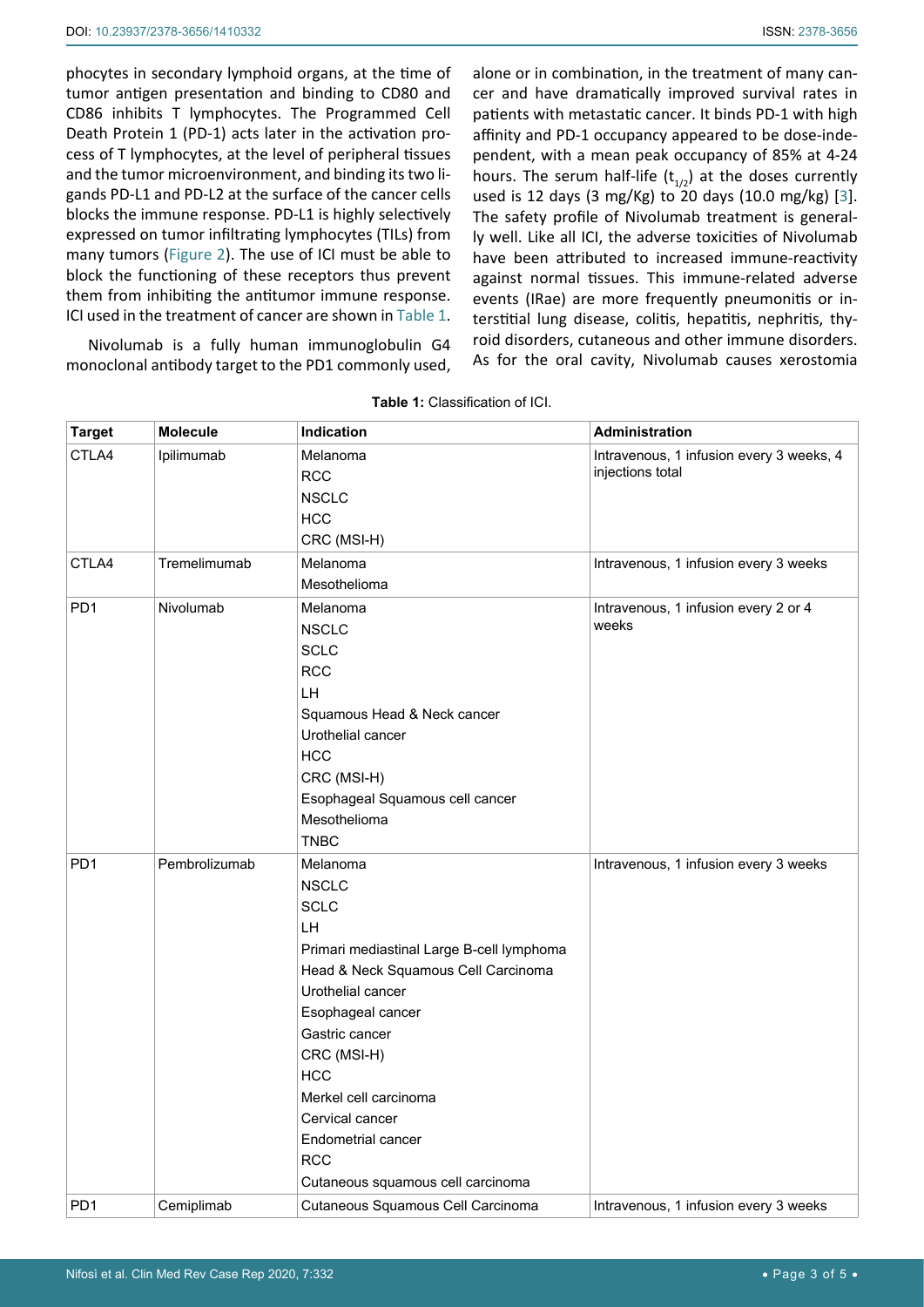| PD-L1 | Atezolizumab | <b>NSCLC</b>          | Intravenous, 1 infusion every 3 weeks |
|-------|--------------|-----------------------|---------------------------------------|
|       |              | Urothelial carcinoma  |                                       |
|       |              | TNBC                  |                                       |
|       |              | <b>SCLC</b>           |                                       |
|       |              | <b>HCC</b>            |                                       |
|       |              | Melanoma              |                                       |
| PD-L1 | Avelumab     | Merkel cell carcinoma | Intravenous, 1 infusion every 2 weeks |
|       |              | Urothelial carcinoma  |                                       |
|       |              | <b>RCC</b>            |                                       |
| PD-L1 | Durvalumab   | <b>NSCLC</b>          | Intravenous, 1 infusion every 2 weeks |
|       |              | <b>SCLC</b>           |                                       |
|       |              | Urothelial carcinoma  |                                       |

CRC MSI-H: Colorectal cancer microsatellite instability-high; HCC: Hepatocellular carcinoma; HL: Hodgkin lymphoma; NSCLC: Non small cell lung cancer; RCC: Renal cell carcinoma; SCLC: Small cell lung cancer; TNBC: Triple negative breast cancer.

grade 1-2 in 6% and grade 3 exceptionally, moderate dysgeusia grade 1-2 in less than 3% and lichenoid reactions rarely in the treated patients [\[4](#page-4-2)]. Some ONJ cases have been reported in recently years with ICI use such as Ipilimumab [[5](#page-4-3)], Pembrolizumab [[6](#page-4-4)] and Nivolumab [[7](#page-4-5)]. Pundole, et al. examining Adverse Events Reporting System of the US Food and Drug Administration (FAERS), reported in a sample of 63.979 cancer patients with ICI-associated adverse events between 2011 and 2018, a total of 35 ONJ cases by Nivolumab (RR 1.71, IC 0.79) and 8 by Atezolizumab (RR 2.24, IC 1.16) [[8](#page-4-6)]. In a recent systematic review of the literature between 2009 and 2017 by the Bone Study Group of MASCC/ISOO, in a total of 42 ONJ cases related to non-antiresorptive drugs, a case of Nivolumab certainly related ONJ was identified out (2.3%) [[9](#page-4-7)]. The problem of MRONJ is that the cancer patients are often treated simultaneously with treatment potentially able to determine ONJ, such as chemotherapy, radiotherapy and steroids. Moreover, they often coexist key local risk factors for the development of ONJ, such as smoking, poor oral hygiene, xerostomia, dental/periodontal infections, and dentoalvelolar surgery. ICI-related ONJ have some common elements to bone targeting agents-related ONJ, such as: no gender predilection, middle-aged adults, stage 2 ONJ, mandible predilection, radiological features, symptoms, histology, and most common conservative management. Differences occurs in shorter time to onset of osteonecrosis and better prognosis.

In our case, at least two risk factors were present: smoking and Denosumab treatment. Denosumab prevents the binding of RANKL to RANK and inhibits the formation, function, and survival of osteoclasts as an anti-osteoclastogenic agent. We believe that Denosumab may have induced a subclinical ONJ whose development may have been accelerated and facilitated by Nivolumab treatment. Activation of T cells by this drug Nivolumab usually induces proinflammatory/pro-osteoclastogenic cytokines (IL-1, IL-6, IL-7, IL-11, IL-15, IL-17, TNF-α, TNF-β, RANKL, and M-CSF) as well as anti-inflammatory/anti-osteoclastogenic cytokines (IL-4, IL-5, IL-10,

IL-12, IL-13, IL-18, IFN-γ, TGF-β, and OPG). Occurrence of osteonecrosis could be a consequence of the activation of a subset of anti-osteoclastogenic T lymphocites (TH1, TH2, Treg, Tγδ) and NK cells, whith up regulation of IFN-γ that inhibits osteoclastogenesis by promoting TRAF6 degradation in RANKL-induced osteoclast differentiation [[10](#page-4-1)]. Finally, xerostomia can be an important local factor in the development of ONJ following immunotherapy.

## **Conclusions**

In recent years, the link between the immune system and bone metabolism became very tight and ONJ identifies with an inflammation-associated process. The immune checkpoint inhibitors, alone or together with other factors, represent a new potential cause of ONJ's development. Risk factors must be researched and eliminated before using them in the treatment of cancer a close collaboration between the oncologist and dentist is essential for prevention, early diagnosis and treatment. Further studies are needed to elucidate the pathogenesis of ICI-related ONJ to develop prevention strategies and rational treatment.

## **Statement of Equal Authors' Contribution**

Gianfilippo Nifosì : observation of the case, revising it critically for important intellectual content, final approval of the version to be published.

Lorenzo Nifosì and Antonio Fabrizio Nifosì: substantial contributions to conception and design, acquisition of data, analysis and interpretation of data, drafting the article and revising.

#### **References**

- <span id="page-3-1"></span>1. [Ruggiero SL, Dodson TB, Fantasia J, Gooday J, Aghaloo](https://pubmed.ncbi.nlm.nih.gov/25234529/)  [T, et al. \(2014\) American Association of Oral Maxillofacial](https://pubmed.ncbi.nlm.nih.gov/25234529/)  [Surgeons position paper on medication-related osteone](https://pubmed.ncbi.nlm.nih.gov/25234529/)[crosis of the jaw-2014 update. J Oral Maxillofac Surg 72:](https://pubmed.ncbi.nlm.nih.gov/25234529/)  [1938-1956.](https://pubmed.ncbi.nlm.nih.gov/25234529/)
- <span id="page-3-0"></span>2. [Nifosì AF, Zuccarello M, Nifosì L, Hervas Saus V, Nifosì G](https://pubmed.ncbi.nlm.nih.gov/30847290/)  [\(2019\) Osteonecrosis of the jaw in the era of targeted ther](https://pubmed.ncbi.nlm.nih.gov/30847290/)[apy and immunotherapy in oncology. J Korean Assoc Oral](https://pubmed.ncbi.nlm.nih.gov/30847290/)